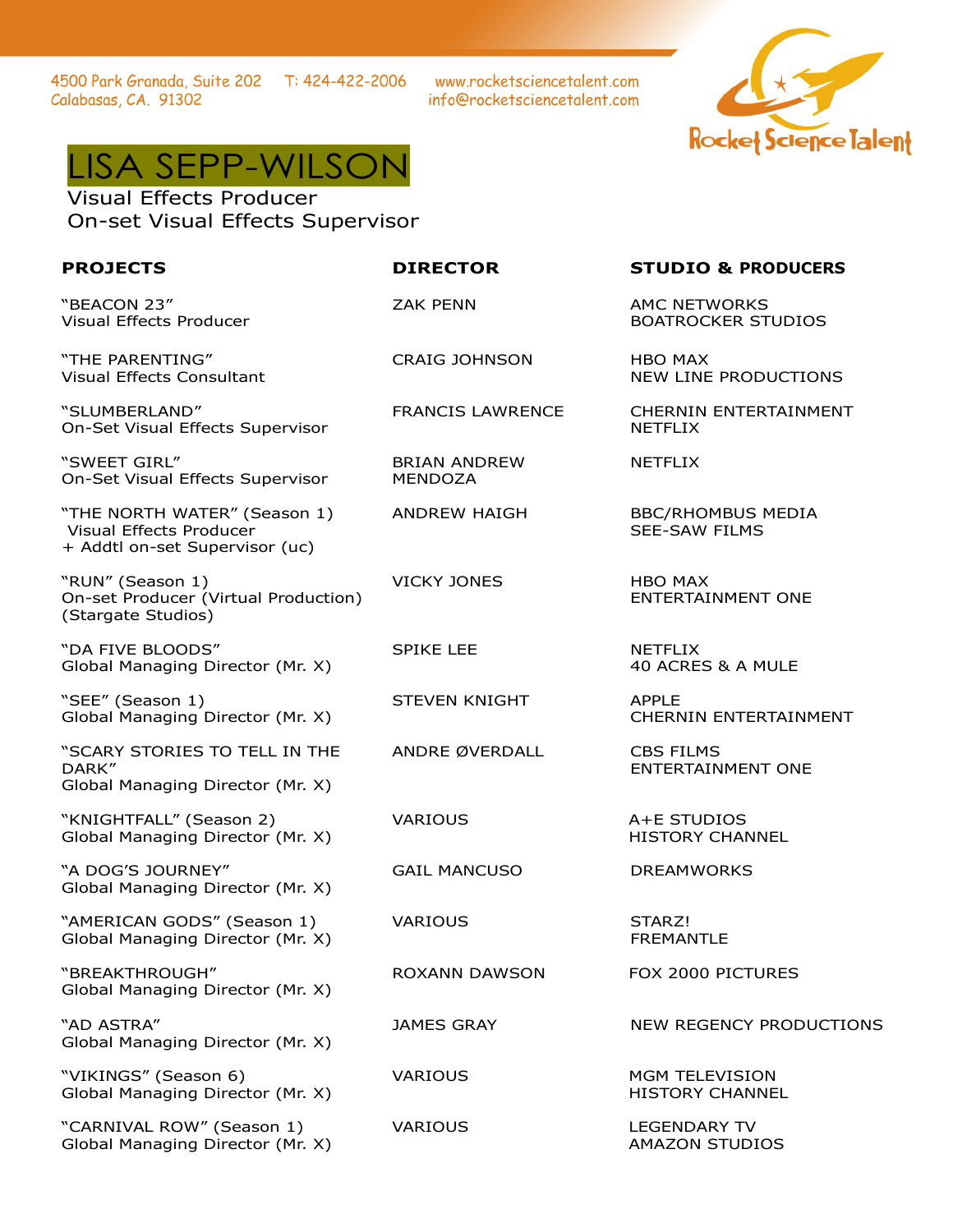| Lisa Sepp-Wilson<br>-Continued-                                                                                                                                                                                                                                                                                                     |                      |                                                  |  |
|-------------------------------------------------------------------------------------------------------------------------------------------------------------------------------------------------------------------------------------------------------------------------------------------------------------------------------------|----------------------|--------------------------------------------------|--|
| "BOO!"<br><b>Head of Production</b><br>(Legend 3D Toronto)                                                                                                                                                                                                                                                                          | <b>LUKE JADEN</b>    | MIDLAND ENTERTAINMENT<br>STARZ!                  |  |
| "PREACHER" (Season 2, 7 Eps)<br>Visual Effects Producer<br>(Legend 3D - Toronto)                                                                                                                                                                                                                                                    | <b>VARIOUS</b>       | <b>SONY PICTURES TV</b>                          |  |
| "UNREAL" (Season 1)<br>VFX Producer + on-set Supervisor<br>(Encore Vancouver)                                                                                                                                                                                                                                                       | <b>VARIOUS</b>       | WIEDEN + KENNEDY<br>LIFETIME TELEVISION          |  |
| "THE WHISPERS" (Season 1, 4 Eps)<br>VFX Producer + on-set Supervisor<br>(Encore Vancouver)                                                                                                                                                                                                                                          | VARIOUS              | AMBLIN ENTERTAINMENT<br>ABC SIGNATURE            |  |
| "GRUMPY CATS WORST CHRISTMAS<br>EVER" (TV Movie)<br>VFX Producer (Encore Vancouver)                                                                                                                                                                                                                                                 | <b>TIM HILL</b>      | LIFETIME                                         |  |
| "THE NEWSROOM" (Season 3)<br>VFX Producer (Encore Vancouver)                                                                                                                                                                                                                                                                        | <b>VARIOUS</b>       | <b>HBO</b>                                       |  |
| "NEVERLAND" (Mini-series)<br>On-set Supervisor<br>(Anthem VFX Solo Vendor)                                                                                                                                                                                                                                                          | <b>NICK WILLING</b>  | SYFY/USA NETWORK                                 |  |
| "TUCKER & DALE VS EVIL"<br>Visual Effects Producer<br>(Anthem VFX - Solo Vendor)                                                                                                                                                                                                                                                    | <b>ELI CRAIG</b>     | <b>RELIANCE BIG PICTURES</b>                     |  |
| "SANCTUARY" (S 1-3, 29 Eps)<br>Visual Effects Producer<br>(Anthem VFX - Solo Vendor)<br><b>2011 Gemini Award Nominee</b><br><b>2011 Leo Award Nominee</b><br><b>2010 Leo Award Nominee</b><br><b>2009 Gemini Award "The Five"</b><br><b>2009 Emmy Award Nominee</b><br>2009 Gemini Nominee (Pilot)<br><b>2009 Leo Award Nominee</b> | <b>VARIOUS</b>       | The SCI-FI CHANNEL<br>BELL BROADCAST & NEW MEDIA |  |
| "ALICE" (Mini-series)<br>Visual Effects Producer<br>(Anthem VFX - Lead Vendor)<br>2010 Leo Award<br><b>2010 VES Nominee</b>                                                                                                                                                                                                         | <b>NICK WILLING</b>  | <b>SYFY</b><br><b>REUNION PICTURES</b>           |  |
| "VIPERS" (TV Movie)<br>Visual Effects Producer<br>(Anthem VFX - Solo Vendor)                                                                                                                                                                                                                                                        | <b>BILL CORCORAN</b> | <b>SYFY</b><br><b>REUNION PICTURES</b>           |  |
| "JOURNEY TO THE CENTER OF THE<br>EARTH" (TV Movie)<br>Visual Effects Producer<br>(Anthem VFX - Solo Vendor)                                                                                                                                                                                                                         | T.J. SCOTT           | <b>ION TELEVISION</b><br><b>REUNION PICTURES</b> |  |
| "MASTERS OF SCIENCE FICTION"<br>VFX Producer (S1, 5 Episodes)<br>(Anthem VFX - Solo Vendor)                                                                                                                                                                                                                                         | <b>VARIOUS</b>       | <b>ABC</b><br><b>REUNION PICTURES</b>            |  |